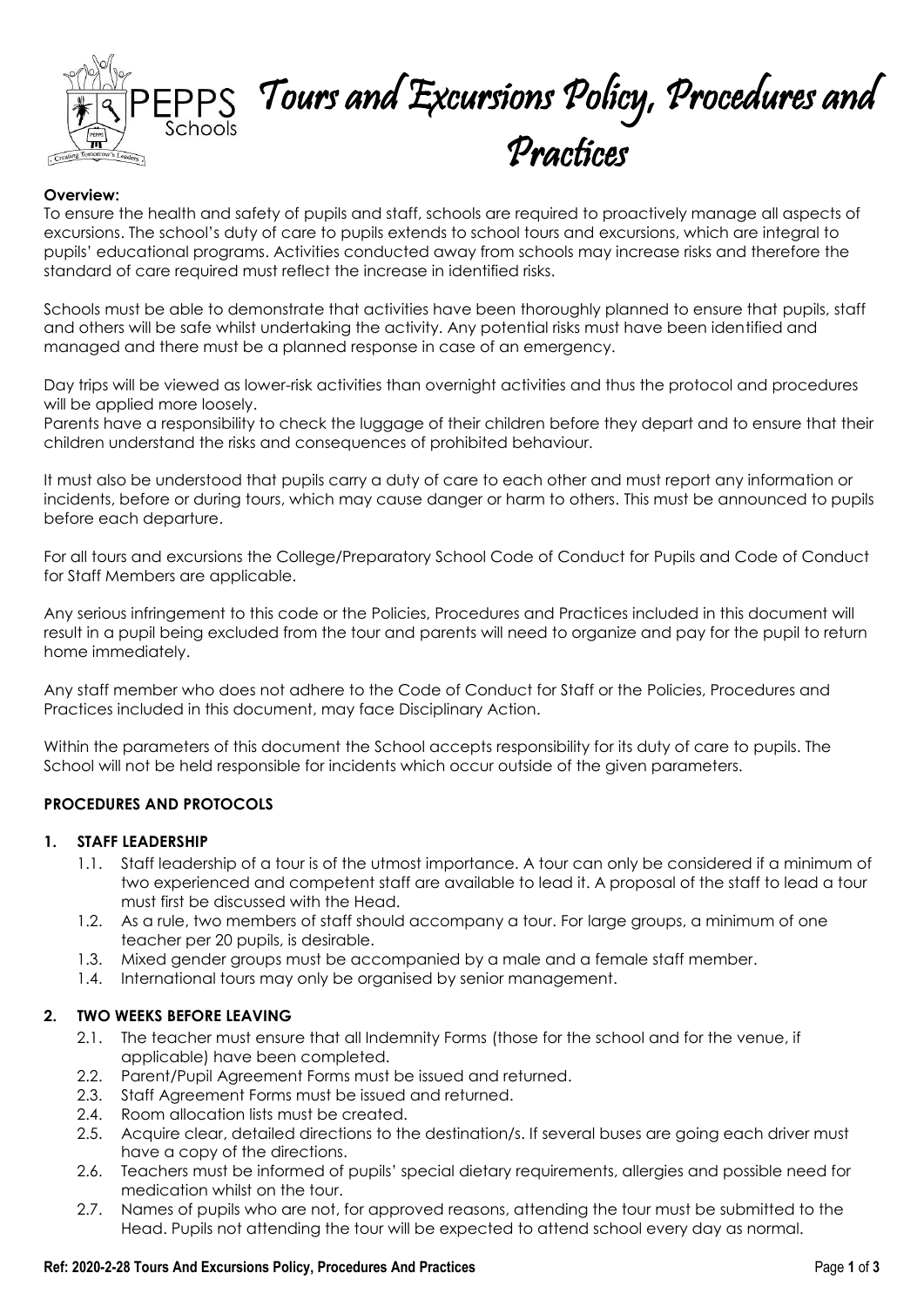## **3. CHECKLIST BEFORE LEAVING**

- 3.1. Copies of Indemnity Forms or a summary of the information on the Indemnity Forms.
- 3.2. First Aid Kit.
- 3.3. Black refuse bags for the collection of litter.
- 3.4. Contact numbers for: the driver

the estate manager the Head all places to be visited emergency services in the area.

*Copies of contact details of places to be visited and emergency services in the area must be submitted to the Head before leaving.*

- 3.5. The teacher in charge may set up a My Homework group in order to communicate with parents. If parents have concerns, they may phone the school or the school emergency number after hours.
- 3.6. Check that the roadworthy certificate and licence of the vehicle to be used are up-to-date.
- 3.7. Check that the driver's licence is current.
- 3.8. Take registers to ensure that all pupils are present. A completed register, signed by the teacher, must be sent to the Finance Department before leaving.
- 3.9. A copy of the Procedures and Protocols for Tours and Excursions document.
- 3.10. Pen and paper.
- 3.11. For international tours: copies of IDs, passports, flight tickets, unabridged birth certificates, visas, bank details, permission letters from parents, etc.

#### **4. BEFORE LEAVING**

- 4.1. All pupils may have one rucksack/suitcase/travel bag and one carry-on bag. Allowances will be made for bedding.
- 4.2. Random searches of the contents of bags must be carried out. Female staff will search the bags of girls and male staff will search boys' bags.
- 4.3. Pupils may take food in their carry-on bag sufficient for them alone. Food or drink in their main luggage will be confiscated. Teachers must be cautious of unsealed drinks.
- 4.4. Pupils may not take any phones, computers or tablets on the tour with them.
- 4.5. Any pupil who does not arrive on time for the departure, will be left behind and the parents will be liable for the full cost of the tour, in the case of voluntary tours.
- 4.6. Before leaving or returning to school the teacher must communicate the time of departure with the Head. When appropriate, this information will be communicated on My Homework.

## **5. ON THE BUS**

- 5.1. There must always be a minimum of two staff members on 65-seater buses.
- 5.2. Roll-call must be taken once all pupils are on the bus.
- 5.3. All pupils must be seated and be wearing seatbelts. Only transport that has seatbelts will be organised.
- 5.4. Ensure that no more than one pupil is allocated per seat.
- 5.5. No pupils may move from their seats whilst the bus is moving.
- 5.6. The aisles on the bus must be free from blockage or obstruction. Heavy containers, coolers or boxes must be placed on the floor and stored correctly, in case of a sudden stop.
- 5.7. The teacher must walk up and down the aisle at regular intervals to check on the behaviour of the pupils.
- 5.8. Noise must be controlled so as not to distract the driver. Pupils may not play their own music on the bus.
- 5.9. Windows must be open to allow for appropriate ventilation.
- 5.10. Black refuse bags must be taken onto the bus for the collection of litter.
- 5.11. At stops along the way, the teacher must communicate the length of the stop and give parameters for areas off-limits etc. during the stop.
- 5.12. A head-count of pupils must be done before departing from each stop.

## **6. ON THE TOUR**

- 6.1. It is the responsibility of the teacher in charge to ensure that clear guidelines regarding behaviour are given to the pupils before and during the tour or excursion. This responsibility may be shared with guides, facilitators, etc. who are in charge of managing aspects of or activities on the tour. Pupils will be held accountable to the clear guidelines communicated.
- 6.2. All set times must be adhered to by the pupils and teachers.

#### **Ref: 2020-2-28 Tours And Excursions Policy, Procedures And Practices Page 2 of 3 Page 2 of 3**